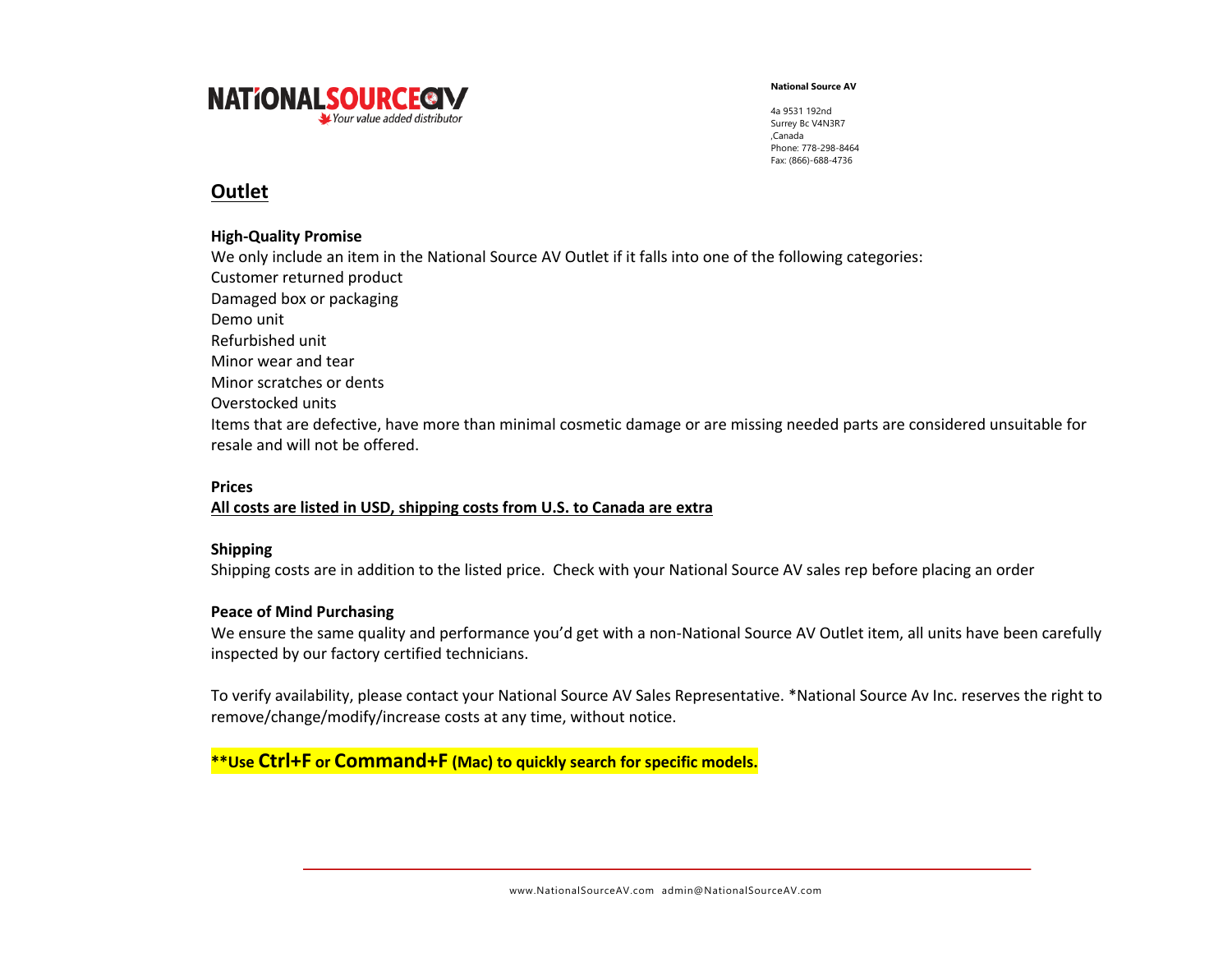

4a 9531 192nd Surrey Bc V4N3R7 ,Canada Phone: 778-298-8464 Fax: (866)-688-4736

# **Reboxed Products**

| <b>MFG</b>    | <b>PART</b>    | <b>PART DESCRIPTION</b>                                      | QAV          | <b>USD (SELL)</b> |
|---------------|----------------|--------------------------------------------------------------|--------------|-------------------|
| <b>AVOCOR</b> | AVF-6550RBX    | 65" 4K 3840 x 2160 Interactive Touch Display 16/7            | 1            | \$4,560.00        |
| <b>AVOCOR</b> | AVF-8650RBX    | 86" 4K 3840 x 2160 Interactive Touch Display 16/7            | 2            | \$3,703.00        |
| <b>AVOCOR</b> | AVW-6555RBX    | 65" 4K 3840 x 2160 Windows Collaboration Display 16/7        | 2            | \$2,158.81        |
| <b>BARCO</b>  | R9861510HNARBX | <b>CS-100 Huddle Set CLICKSHARE</b>                          | $\mathbf{1}$ | \$560.00          |
| <b>BARCO</b>  | R9861510NARBX  | *Rebox* - ClickShare CS-100 Set Consists of 1 USB-Powered De | 1            | \$63.89           |
| <b>BARCX</b>  | R9861512USRBX  | CX-20 ClickShare Conference Set TAA Compliant                | 1            | \$1,233.33        |
| <b>BARLMP</b> | R9855937RBX    | *REBOX* - R9855937 OSRAM 0.98"DC2K XBO 4000W/DHP OFR         | 1            | \$944.44          |
| CANONP        | 1876C002RBX    | REALIS WUX6500 Multimedia Projector - WUXGA 6500 Lumens LC   | 1            | \$3,065.78        |
| <b>ELO</b>    | E138394RBX     | 1002L 10IN M-SERIES LED MONITOR NON-TOUCH                    | 1            | \$25.71           |
|               |                | *Rebox* - 3243L 32IN OPEN FRAME LED DISPLAY NON-TOUCH        |              |                   |
| <b>ELO</b>    | E220625RBX     | 1920X1                                                       | 1            | \$822.22          |
| <b>EPSON</b>  | V12H467020RBX  | ELPSP02 ACTIVE SPEAKER PAIR 15W                              | 1            | \$134.22          |
| <b>EPSONP</b> | V12H004L08RBX  | *Rebox* - LONG LENS (7.21-10.11) G7000/PRO L1000             | 1            | \$769.87          |
| <b>EPSONP</b> | V12H004W08RBX  | EPSON Wide Throw Lens for the Pro L1000 Series Projectors    | 1            | \$5,923.56        |
| LGLA          | 43LV340HLARBX  | 43" Commercial Lite Guestroom TV with Commercial Grade Stand | 1            | \$313.64          |
| <b>LGPRB</b>  | 50US340C0UDRBX | 50" 3840x2160 HDMI/HDCP Input RS-232C RJ45 400 Nit No-Wif    | 1            | \$467.50          |
| <b>LGPRB</b>  | 75UT640S0UARBX | 75" 3840x2160 HDMI (3) USB HDMI/HDCP Input RS-232C RJ45      | 1            | \$1,652.78        |
| <b>LGPRB</b>  | 86UT640S0UARBX | 86" 3840x2160 HDMI (3) USB HDMI/HDCP Input RS-232C RJ45      | 1            | \$2,975.00        |
| <b>LGPRO</b>  | 43UL3G-BRBX    | 43" 3840 x 2160 UHD LED Backlit LCD Large Format Monitor     | 1            | \$595.00          |
| <b>LGPRO</b>  | 55SVH7F-ARBX   | 55" 1920x1080 VideoWall LED Display Mulit Vision HDMI Dis    | 1            | \$3,116.67        |
| <b>LGPRO</b>  | 55SVH7F-ARBX   | 55" 1920x1080 VideoWall LED Display Mulit Vision HDMI Dis    | 2            | \$3,116.67        |
| <b>LGPRO</b>  | 55SVM5F-HRBX   | 55" 1920 x 1080 Video Wall LED Backlit LCD Large Format Moni | $\mathbf{1}$ | \$3,069.44        |
| LGTV          | 55UN7300PUFRBX | 55" 3840 x 2160 4K UHD Smart TV                              | 1            | \$425.27          |
| <b>MAXLMP</b> | DT01433RBX     | *Rebox* - Lamps                                              | 1            | \$121.11          |
| <b>MAXPRO</b> | MCAX3506RBX    | MAXELL XGA 1024 X 768 3600 LMNS LCD UST PROJECTOR            | 1            | \$776.89          |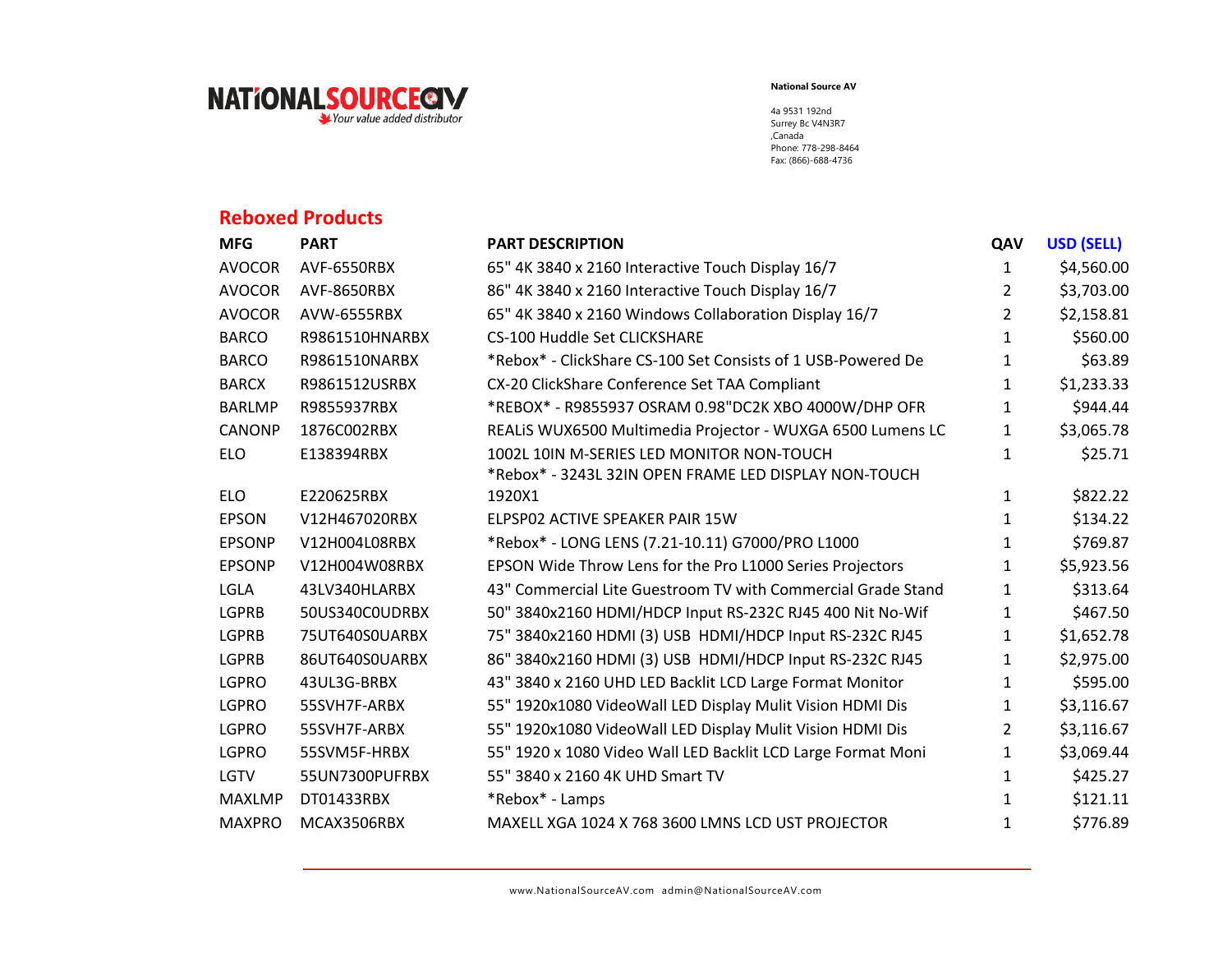

| <b>NEC</b>    | C431RBX       | 43 Slim LED LCD Public Display Monitor 1920 x 1080 (FHD)     | $\mathbf{1}$   | \$613.89   |
|---------------|---------------|--------------------------------------------------------------|----------------|------------|
| <b>NEC</b>    | C431RBX       | 43 Slim LED LCD Public Display Monitor 1920 x 1080 (FHD)     | $\overline{2}$ | \$613.89   |
| <b>NEC</b>    | C651QRBX      | 65Å" Direct LED LCD Public Display monitor 3840 x 2160 (4K / | 1              | \$984.53   |
| <b>NEC</b>    | C751QRBX      | MultiSync C751Q - 75" Slim LED LCD Public Display Monitor 3  | $\overline{2}$ | \$2,461.11 |
| <b>NEC</b>    | C751QRBX      | MultiSync C751Q - 75" Slim LED LCD Public Display Monitor 3  | 1              | \$2,461.11 |
| <b>NEC</b>    | C861QRBX      | MultiSync C861Q - 86 Slim LED LCD Public Display Monitor 38  | $\overline{2}$ | \$4,267.94 |
| <b>NEC</b>    | C861QRBX      | MultiSync C861Q - 86 Slim LED LCD Public Display Monitor 38  | $\overline{2}$ | \$4,267.94 |
| <b>NEC</b>    | C981QRBX      | MultiSync C981Q 98 Slim LED LCD Public Display Monitor 38    | $\overline{2}$ | \$6,647.94 |
| <b>NEC</b>    | E558RBX       | 55" 4K 3840 x 2160 LED TV 16/7                               | 1              | \$782.94   |
| <b>NEC</b>    | E657QRBX      | 65Â" LED Public Display Monitor with built-in ATSC           | $\mathbf{1}$   | \$1,410.06 |
| <b>NEC</b>    | E657QRBX      | 65Â" LED Public Display Monitor with built-in ATSC           | $\mathbf{1}$   | \$1,410.06 |
| <b>NEC</b>    | ME501RBX      | 50" 3840 x 2160 LED Display 18/7                             | 1              | \$792.39   |
| <b>NEC</b>    | UN462VARBX    | 46" 1920 x 1080 LED Display 24/7                             | $\mathbf{1}$   | \$1,769.89 |
| <b>NEC</b>    | UN552RBX      | 55" FHD 1920 x 1080 LED Display 24/7                         | $\mathbf{1}$   | \$3,186.56 |
| <b>NEC</b>    | V754QRBX      | 75" 4K 3840 x 2160 LED Display 24/7                          | $\mathbf{1}$   | \$3,323.50 |
| <b>NEC</b>    | V864QRBX      | 86" 4K 3840 x 2160 LED Display 24/7                          | $\overline{2}$ | \$5,212.39 |
| <b>NEC</b>    | V864QRBX      | 86" 4K 3840 x 2160 LED Display 24/7                          | $\overline{2}$ | \$5,212.39 |
| <b>NECPRJ</b> | NP-ME372WRBX  | WXGA 1280 x 800 3700 LMNS LCD PROJECTOR                      | $\mathbf{1}$   | \$528.00   |
| <b>PANLMP</b> | ETD75LE20RBX  | 1.7-2.7 Zoom Lens for DZ8700/DW100/D12000 Series             | $\mathbf{1}$   | \$1,153.33 |
| PANLMP        | ET-DLE170RBX  | 1.7 - 1.9 - Zoom Lens - Designed for Projector - 1.4x Optica | $\mathbf{1}$   | \$1,505.56 |
| <b>PANLMP</b> | ETLAD510PFRBX | Replacement Lamp Portrait Model DZ21KU Series (4 Pack)       | $\mathbf{1}$   | \$1,612.22 |
| <b>PANLMP</b> | ET-LAD70RBX   | Replacement Lamp for the PT-DZ780 Series Projectors          | 1              | \$21.11    |
| <b>PANLMP</b> | ETLAV300RBX   | Replacement Lamp for PT-VW340ZU Series                       | $\mathbf{1}$   | \$108.89   |
| <b>PANLMP</b> | ET-PKD130HRBX | Ceiling Mount w/6 axis adjs F/High ceiling                   | $\mathbf{1}$   | \$47.78    |
| <b>PANLMP</b> | ETSLMP106RBX  | *Rebox* - Replacement Lamp PLC-XU73/74/83/86/87 XE40 WXE45   | 1              | \$2.22     |
| <b>PANLMP</b> | ETSLMP127RBX  | *Rebox* - SA Lamp XC56/55/XC50                               | $\mathbf{1}$   | \$1.11     |
| PANLMP        | ETSLMP140RBX  | Replacement lamp for PRM-30A series                          | 1              | \$7.78     |
| <b>PANPRJ</b> | PT-RW730BURBX | WXGA 1280 X 800 7200 LMNS DLP LASER PROJECTOR W LENS         | 1              | \$2,587.78 |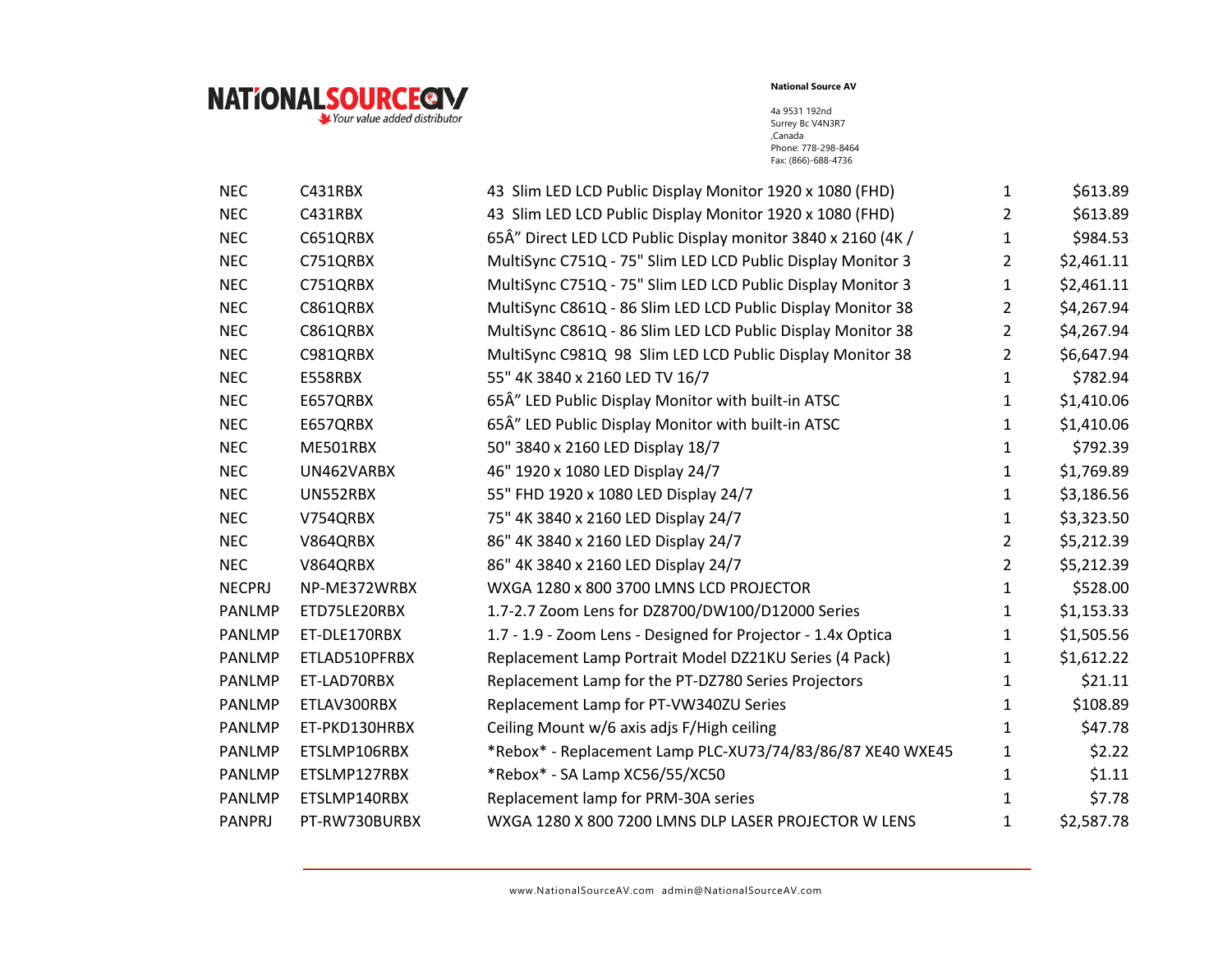

| <b>PANPRO</b> | TH-55CQ1URBX      | 55" 4K 3840 x 2160 LED TV 18/7                               | 1              | \$701.72   |
|---------------|-------------------|--------------------------------------------------------------|----------------|------------|
| <b>PANPRO</b> | TH-65EQ1URBX      | 65" 4K 3840 x 2160 LCD Display 18/7                          | 1              | \$1,270.28 |
| <b>SAMHOS</b> | HG24NE690AFXZARBX | 24"Slim direct LED smart TV Pro:idiom and Lynk digital right | 2              | \$201.17   |
| <b>SAMHOS</b> | HG32NE470FFXZARBX | 32"Slim direct lit LED lynk Digital Rights Management Only C | 3              | \$106.70   |
| <b>SAMHOS</b> | HG32NF690GFXZARBX | 32" 1920x1080 Premium FHD smart TV with TIZEN OSLynkDRMPr    | 1              | \$163.89   |
| <b>SAMHOS</b> | HG32NJ470NFXZARBX | 32" 1366x768 HD NON-SMART HOSPITALITY TV LYNK DRM ONLY 8/7   | $\overline{2}$ | \$104.83   |
| <b>SAMHOS</b> | HG32NJ470NFXZARBX | 32" 1366x768 HD NON-SMART HOSPITALITY TV LYNK DRM ONLY 8/7   | $\mathbf{2}$   | \$104.83   |
| <b>SAMHOS</b> | HG32NJ478NFXZARBX | PRO:ID 32" 1368x768 HD NON-SMART HOSPITALITY TV LYNK DRM A   | $\mathbf{1}$   | \$226.67   |
| <b>SAMHOS</b> | HG50NT690UFXZARBX | 50"UHD (4K) Smart TV LYNK DRM & Pro:idiom Tizen OS           | $\overline{2}$ | \$462.78   |
| <b>SAMHOS</b> | HG55NT670UFXZARBX | 55"UHD(4K) Non-Smart Hospitality TV LYNK DRM Only            | 2              | \$488.28   |
| <b>SAMHOS</b> | HG55NT670UFXZARBX | 55"UHD(4K) Non-Smart Hospitality TV LYNK DRM Only            | 1              | \$488.28   |
| <b>SAMHOS</b> | HG55NT690UFXZARBX | 55"UHD (4K) Smart TV LYNK DRM & Pro:idiom Tizen OS           | 1              | \$673.39   |
| <b>SAMHOS</b> | HG55RU710NFXZARBX | 55"Non Smart hospitality TV with Pro:IdiomLYNK DRM simple s  | 1              | \$361.72   |
| <b>SAMHOS</b> | HG65NJ670UFXZARBX | 65" 3840x2160 UHD (4K) NonSmart Hospitality TV LYNK DRM only | 1              | \$898.66   |
| <b>SAMHOS</b> | HG65NT690UFXZARBX | 65"UHD (4K) Smart TV LYNK DRM & Pro:idiom Tizen OS           | $\overline{2}$ | \$1,111.61 |
| SAMPRB        | BE43T-HRBX        | 43"3840x2160 Commercial TV Crystal UDH 250 nit 16/7          | 1              | \$283.33   |
| SAMPRB        | BE50T-HRBX        | 50"3840x2160 Commercial TV Crystal UDH 250 nit 16/7          | 5              | \$2,397.22 |
| <b>SAMPRB</b> | BE55T-HRBX        | 55"3840x2160 Commercial TV Crystal UDH 250 nit 16/7          | 1              | \$2,397.22 |
| <b>SAMPRB</b> | BE70T-HRBX        | 70"3840x2160 Commerical TV Crystal UDH 250 nit 16/7          | $\overline{2}$ | \$2,397.22 |
| SAMPRO        | PH43F-PRBX        | 43"1920x1080FHD 700nit Non-Glare Tizen 2.4 Slim & Narrow TA  | $\overline{2}$ | \$897.22   |
| SAMPRO        | QE75TRBX          | 75"QET Standalone Displau Crystal UHD 3840x2160300 nit 16/   | 1              | \$1,700.00 |
| <b>SAMPRO</b> | SNOW-1703ULDRBX   | IFJ New Image Processor UHD S-Box                            | 1              | \$113.72   |
| SAMPRO        | WM85RRBX          | 85"3840x2160 Flip all in one digital flipchart display 16/7  | 1              | \$3,426.67 |
| <b>SAMTV</b>  | UN32J4000EFRBX    | 32"LED HDTV720p60Hz60CMR2-HDMI1-USB1-Component               | 1              | \$144.92   |
| SAMTV         | UN32M4500BFRBX    | 32"LED HDTV720p60Hz2-HDMI1-USB1-Component1-ComposSmar        | $\mathbf{1}$   | \$71.67    |
| SAMTV         | UN32M4500BFRBX    | 32"LED HDTV720p60Hz2-HDMI1-USB1-Component1-ComposSmar        | $\mathbf{2}$   | \$71.67    |
| <b>SAMTV</b>  | UN32N5300AFRBX    | 32"LED HDTV1080p60HzWiFiSmart2-HDMI1-USB1-CompQuad-C         | 5              | \$86.26    |
| <b>SAMUPP</b> | HW-S60TRBX        | 4.0 Channel Soundbar Build-in Sub BT HDMI Out Dolby Digi     | 1              | \$221.11   |
|               |                   |                                                              |                |            |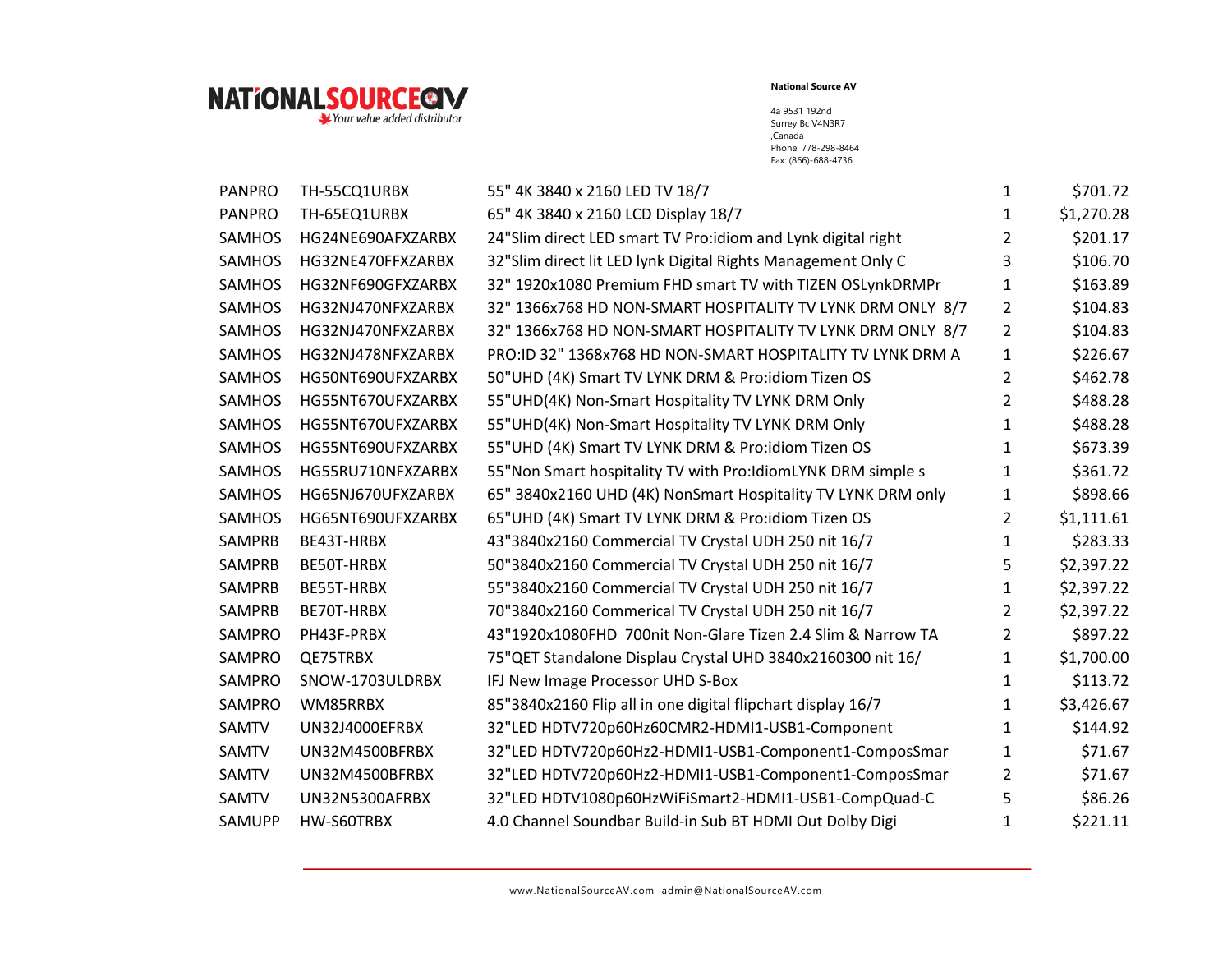

| SAMUPP | QN32LS03TBFRBX | 32" THE FRAME UHD HDR 1920x1080 60MR Smart WiFi RS232c     | $\overline{2}$ | \$385.32   |
|--------|----------------|------------------------------------------------------------|----------------|------------|
| SAMUPP | QN32Q50RAFRBX  | 32"QLED Flat 4K UHD 3840x2160 120MR Smart WiFi RS-232c     | 1              | \$276.67   |
| SAMUPP | QN32Q50RAFRBX  | 32"QLED Flat 4K UHD 3840x2160 120MR Smart WiFi RS-232c     | 3              | \$276.67   |
| SAMUPP | QN43LS03AAFRBX | 43" The Frame QLED 4K QHDR 3840x2160 120MR Smart WiFi B    | $\overline{2}$ | \$642.22   |
| SAMUPP | QN43LS03TAFRBX | 43" THE FRAME QLED 4K QHDR 3840x2160 120MR Smart WiFi V    | 3              | \$642.21   |
| SAMUPP | QN43LS03TAFRBX | 43" THE FRAME QLED 4K QHDR 3840x2160 120MR Smart WiFi V    | $\mathbf{1}$   | \$642.21   |
| SAMUPP | QN43Q60TAFRBX  | 43" QLED Flat 4K QHDR 3840x2160 120MR Smart WiFi Voice     | 1              | \$332.22   |
| SAMUPP | QN50Q60TAFRBX  | 50" QLED Flat 4K QHDR 3840x2160 120MR Smart WiFi Voice     | 1              | \$477.81   |
| SAMUPP | QN50Q80TAFRBX  | 50" QLED Flat 4K QHDR 3840x2160 120MR Smart WiFi Voice     | 3              | \$733.33   |
| SAMUPP | QN55LS03TAFRBX | 55" THE FRAME QLED 4K QHDR 3840x2160 240MR Smart WiFi V    | $\mathbf{1}$   | \$776.67   |
| SAMUPP | QN55LST7TAFRBX | 55" Terrace Outdoor TV Full shade/Partial Sun QLED 4K QHDR | 4              | \$2,313.88 |
| SAMUPP | QN55Q80AAFRBX  | 55" QLED Flat 4K QHDR 3840x2160 240MR Smart WiFi Bixby     | 1              | \$884.00   |
| SAMUPP | QN55QN90AAFRBX | 55" Neo QLED Flat 4K QHDR 3840x2160 240MR Smart WiFi Bi    | $\overline{2}$ | \$1,190.00 |
| SAMUPP | QN65LS03TAFRBX | 65" THE FRAME QLED 4K QHDR 3840x2160 240MR Smart WiFi V    | $\mathbf{1}$   | \$1,221.11 |
| SAMUPP | QN65LST7TAFRBX | 65" THE TERRACE Outdoor TV Full shade/Partial Sun QLED 4K  | $\overline{2}$ | \$3,211.10 |
| SAMUPP | QN65Q60AAFRBX  | 65" QLED Flat 4K QHDR 3840x2160 120MR Smart WiFi Bixby     | 1              | \$810.33   |
| SAMUPP | QN65Q80AAFRBX  | 65" QLED Flat 4K QHDR 3840x2160 240MR Smart WiFi Bixby     | 1              | \$1,156.00 |
| SAMUPP | QN65Q80TAFRBX  | 65" QLED Flat 4K QHDR 3840x2160 240MR Smart WiFi Voice     | 3              | \$1,165.56 |
| SAMUPP | QN65Q900TSFRBX | 65" QLED Flat 8K QHDR 7680x4320 240MR Smart WiFi Voice     | 1              | \$3,199.29 |
| SAMUPP | QN65QN85AAFRBX | 65" Neo QLED Flat 4K QHDR 3840x2160 240MR Smart WiFi Bi    | 1              | \$1,475.22 |
| SAMUPP | QN75LS03AAFRBX | 75" The Frame QLED 4K QHDR 3840x2160 240MR Smart WiFi B    | 1              | \$1,926.67 |
| SAMUPP | QN75Q800TAFRBX | 75" QLED Flat 8K QHDR 7680x4320 240MR Smart WiFi Voice     | 1              | \$3,258.32 |
| SAMUPP | QN75Q90TAFRBX  | 75" QLED Flat 4K QHDR 3840x2160 240MR Smart WiFi Voice     | 1              | \$1,887.78 |
| SAMUPP | QN75Q90TAFRBX  | 75" QLED Flat 4K QHDR 3840x2160 240MR Smart WiFi Voice     | $\overline{2}$ | \$1,887.78 |
| SAMUPP | QN82Q800TAFRBX | 82" QLED Flat 8K QHDR 7680x4320 240MR Smart WiFi Voice     | $\overline{3}$ | \$3,947.77 |
| SAMUPP | QN85Q70TAFRBX  | 85" QLED Flat 4K QHDR 3840x2160 240MR Smart WiFi Voice     | 1              | \$1,887.78 |
| SAMUPP | QN85Q950TSFRBX | 85" QLED Flat 8K QHDR 7680x4320 240MR Smart WiFi Voice     | 1              | \$7,366.64 |
| SAMUPP | UN50TU8000FRBX | 50" LED Flat 4K UHD HDR 3840x2160 120MR Smart WiFi Voic    | 4              | \$328.28   |
|        |                |                                                            |                |            |